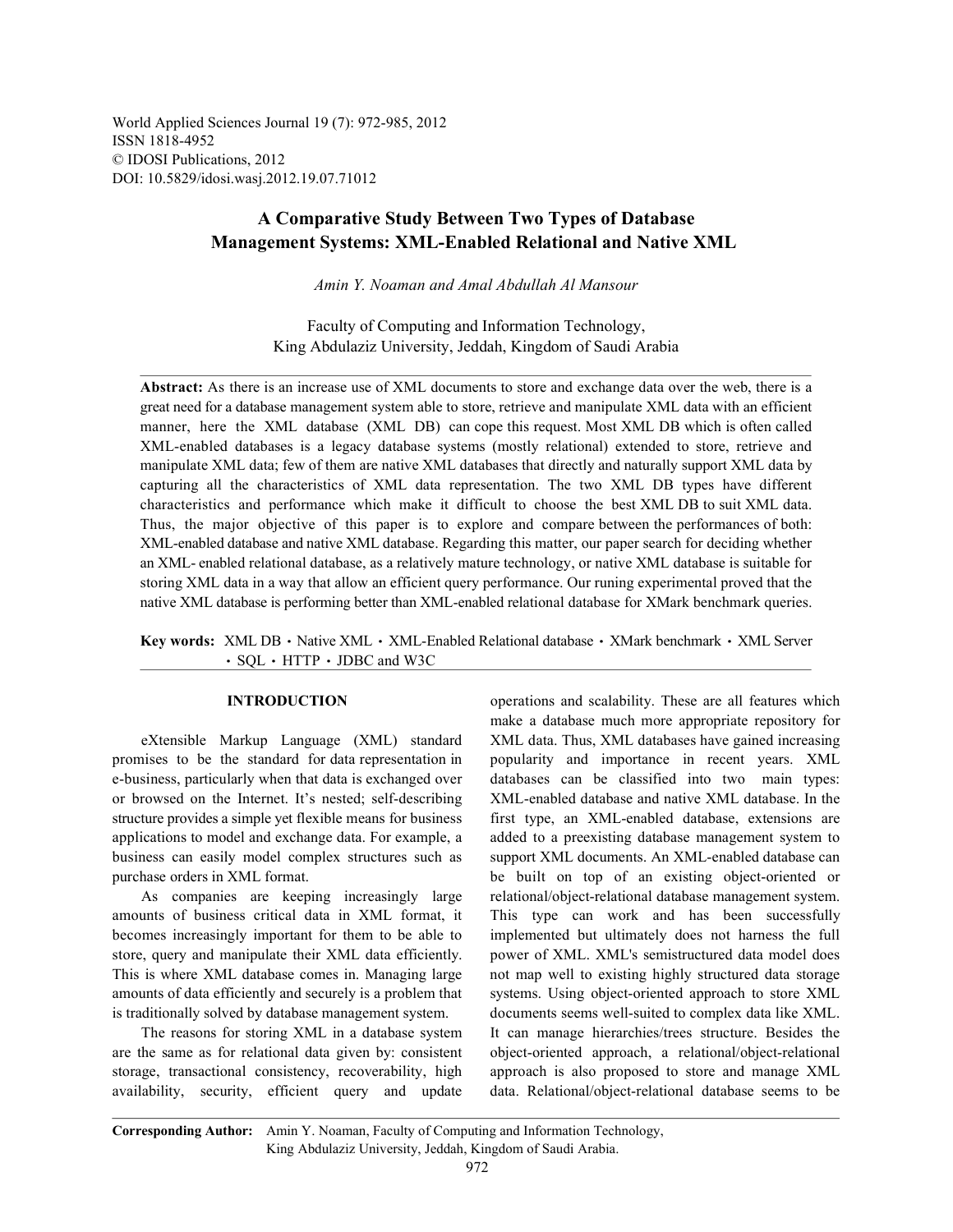would provide several advantages: maturity, stability, tree-like structure. In contrast, relational data is "flat" and portability, scalability and seamlessly querying data it is organized in the form of a two dimensional array of represented in XML documents and relations [1]. rows and columns. Moreover, the structure of XML data

XML database, is simply one that was designed from the unpredictable and irregular. Querying such data and ground up to store XML documents. It contains data getting the desired result is quite complex compared to structures to maintain the hierarchical structure of querying the data having a fixed structure. This kind of XML data and uses its knowledge about them to optimize queries called, XML queries or semistructured queries. query processing. It might make use of a preexisting technology such as object-oriented data storage **Depth of Nested Data:** XML data is nested and its depth techniques, but its mission is to store, retrieve and update of nesting can be irregular and unpredictable. Relational XML documents. Native XML databases accept and databases can represent nested data structures by using manage XML-based data in its native form. So, there is no structured types or tables with foreign keys, but it is need for any mapping between the database and the difficult to search these structures for objects at an structure of an XML document. As a result of unknown depth of nesting. In XML, on the other hand, it familiarity with object-oriented databases and is very natural to search for objects whose position in a relational/object-relational databases, users understand document hierarchy is unknown. their behavior, especially with regard to performance. Since there is no conclusive proof that either **Metadata:** In XML, the metadata (information that XML-enabled relational database or native XML describes the structure of the data) is distributed database is an efficient means of storing XML data throughout the data itself in the form of tags rather than and also there is little known performance results in being separated from the data. Relational data, on the regard to native XML databases, there is a need to other hand, is such that every row of a table has the same compare the performance of both XML databases columns, with the same names and types. This allows regarding to the query processing efficiency to come up metadata to be removed from the data itself and stored in with results that help to decide which type outperforms a separate catalog. In XML, it is natural to ask queries that the other. To test the performance of the database engine, span both data and metadata. the time for XML document reconstruction from the database and the time required to import from external **Inapplicable Values:** Because of its regular structure, XML sources into the databases were measured in this relational data is "dense"- that is, every row has a value paper. With all the experimental results combined in every column. This gave rise to the need for a "null together, we concluded that the native XML database value" to represent unknown or inapplicable values in needs more disk space to store both data and index relational databases. XML data, on the other hand, may than the XML-enabled database and that native XML be "sparse". Since all the elements of a given type need database is better than XML-enabled database for not have the same structure, information that is unknown handling the larger data size, the latter is good for or inapplicable can simply not appear. This flexible nature handling smaller data sets.  $\qquad \qquad$  of XML puts in front a query requirement that poses a

**Various Issues of XML Query Language:** In this section, we shall discuss different issues of XML query language **Ordering:** In a relational database, the rows of a table are such as: the need of XML query languages, what makes not considered to have an ordering other than the it different from traditional database query language such orderings that can be derived from their values. XML as SQL and what are the additional features this query documents, on the other hand, have an intrinsic order that language should possess. can be important to their meaning and cannot be derived

Language: The main reason for using an XML query least provide an option in which the original order of language instead of a SQL-based query language is that elements is preserved in the query result. It means that data in XML fundamentally differs than data in traditional facilities are needed to search for objects on the basis of models [2] in view point of the following: their order.

appropriate for storing XML documents. Such integration **Data Structure:** XML data is "nested"; it has hierarchical, The second type of XML databases named native is not as rigid as that of relational data. Its structure is

query with optional predicates.

**XML Query Language Against SQL-Based Query** design of a query language. It means that queries must at from data values. This has several implications for the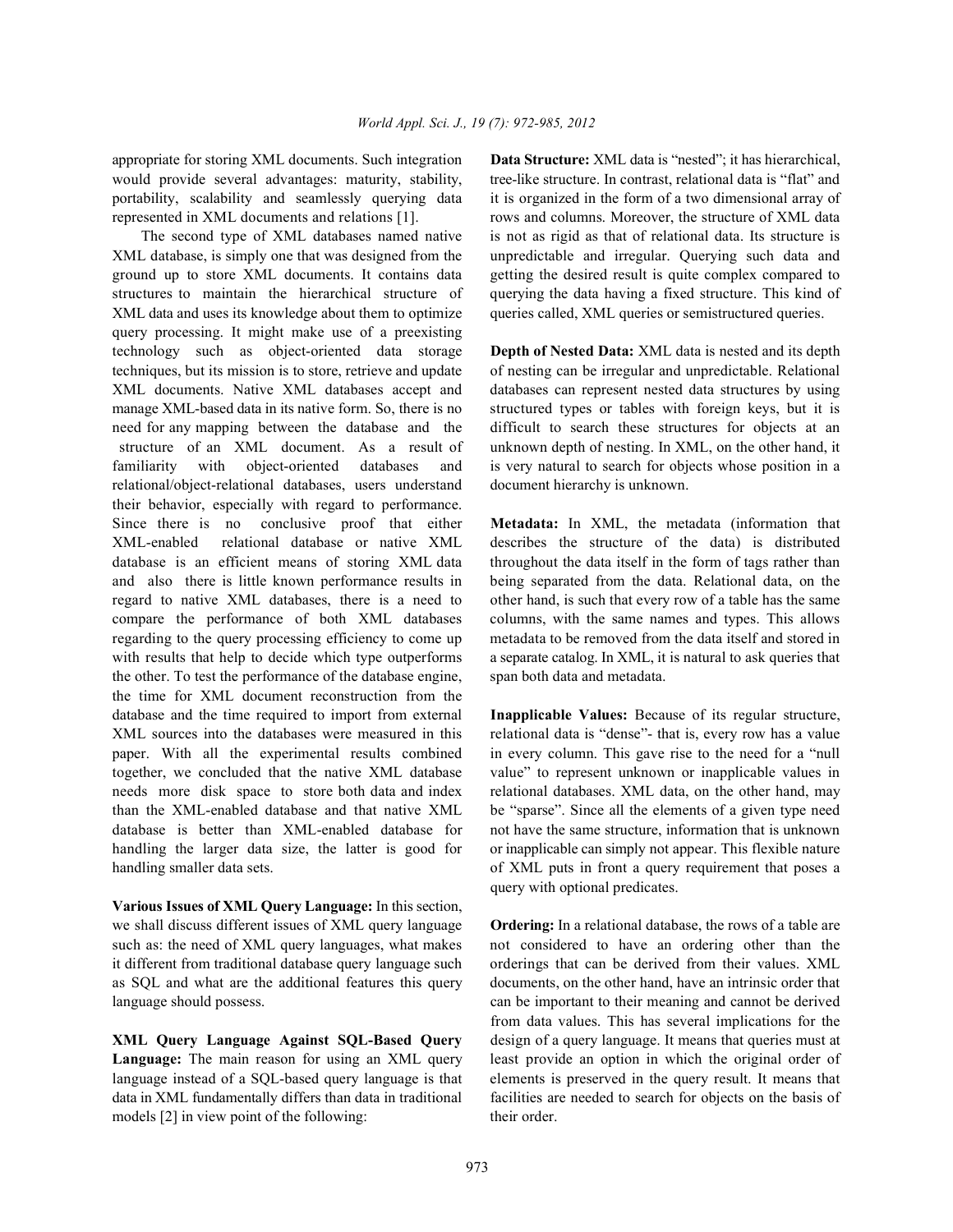**XML Query Functionalities:** XML query language **Identity Preservation:** Queries MUST be able to preserve functionalities were addressed in a comparative analysis the identity of items in the XML Query Data Model. of XML query Languages and listed as "must have/should have" in the requirements published by the **Operations on Literal Data:** Queries SHOULD be able to W3C XML Query Language working group [3]. Pointes operate on XML Query Data Model instances specified below enumerate all these requirements: with the query ("literal" data).

support operations on all data types represented by the simple operations on names, such as tests for equality in XML Query Data Model. element names, attribute names and processing

**Text and Element Boundaries:** Queries MUST be able to combinations of names and data. express simple conditions on text.

collections MUST include support for universal and there is one. existential quantifiers ( $\exists$ ,  $\forall$  and  $\sim$ ).

operations on hierarchy and sequence of document post-schema-validation information set defined by XML structures. Schema.

combine related information from different parts of a given support the use of externally defined functions on all data document or from multiple documents. types of the XML Query Data Model.

**Aggregation:** The XML query language MUST be able to **Environment Information:** The XML query language compute summary information from a group of related MUST provide access to information derived from the document elements. environment in which the query is executed, such as the

**Sorting:** The XML query language MUST be able to sort

**Composition of Operations:** The XML query language MUST support expressions in which operations can be **XML Database Systems:** The use of XML documents to composed, including the use of queries as operands. store and exchange data is becoming increasingly

support for NULL values. The support for NULL values. And exchange strategies, data management issues like

preserve the relative hierarchy and sequence of input of XML databases. At this moment, there are mainly two document structures in query results. types of XML database systems in order to store XML

transform XML structures and MUST be able to create been extended to hold XML data. The second is the new structures. "Native XML database" which is specifically designed for

inter-document references. XML-enabled database and native XML database.

**Supported Operations:** The XML query language MUST **Operations on Names:** Queries MUST be able to perform instruction targets and to perform simple operations on

**Universal and Existential Quantifiers:** Operations on access to the XML schema or DTD for a document, if **Operations on Schemas:** Queries SHOULD provide

**Hierarchy and Sequence:** Queries MUST support able to operate on information items provided by the **Operations on Schema PSV Infoset:** Queries MUST be

**Combination:** The XML query language MUST be able to **Extensibility:** The XML query language SHOULD

current date, time, locale, time zone, or user.

query results. **Closure:** Queries MUST be closed with respect to the XML Query Data Model.

**NULL Values:** The XML query language MUST include companies use XML within their information management **Structural Preservation:** Queries MUST be able to arise. This is the main driving force behind the evolution **Structural Transformation:** Queries MUST be able to usually relational/object-relational database that has **References:** Queries MUST be able to traverse intra- and focus mainly on managing XML documents using promising. As more and more organizations and storage, querying, retrieval and manipulation of XML data: The first is the "XML-Enabled database" which is storing and querying XML documents. This paper will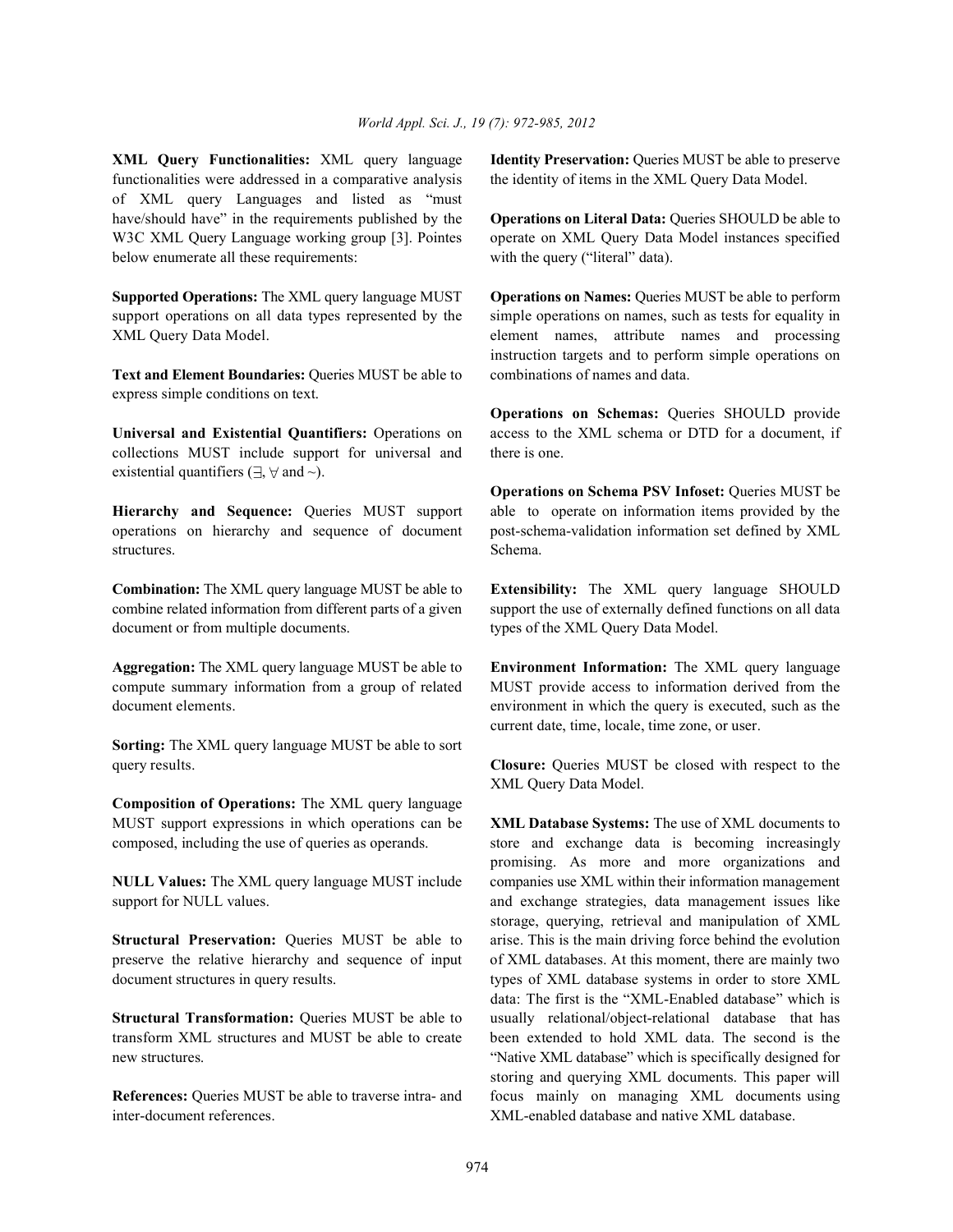designed for storing, accessing and manipulating two main reasons for adopting databases to store XML XML documents, regardless of how it achieves this. documents: Native XML database and XML-enabled database are both considered as XML databases but with different • XML itself is not a database, but the other names. If the XML is not stored internally as XML, it is XML-based technology around it and XML itself called an XML-enabled database. If an XML document is creates a database like environment [6]. On one side, stored as XML internally, then it is called a native this environment provides many features found in XML database. An XML database is defined in [4] as a databases like storage (XML document), schemas collection of XML documents and their parts, maintained (DTDs, XML Schemas), query languages (XQuery, by a system having capabilities to manage and control the XML-QL, XPath, XQL), programming interfaces collection itself and the information represented by that (SAX, DOM and so on). On the other side, this collection. It is more than merely a repository of environment lacks many of other features like structured documents or of semistructured data. As is indexing, security, transaction, multi-user access, true for managing other forms of data, management of triggers, backup and recovery management which persistent XML data requires capabilities to deal with data belong to Database Management System (DBMS) independence, integration, access rights, versions, views, according to [7]. With the growing use of XML integrity, redundancy, consistency, recovery and documents in data exchange among organizations enforcement of standards. The technical requirements and in making large Web sites, demands persistent mentioned in [5] to support this kind of databases are: storage mechanisms for XML documents. XML

- etc. databases.
- It must provide Create, Read, Update and Delete Many of the actual interactions of either business to
- 
- 
- 
- 
- 
- 
- functionality for database maintenance, e.g. systems [8]. exporting, importing, backup, re-indexing etc).

containing a collection of data, which are transferred from databases. The idea behind the first type is to use one system to another. So, on the first sight there is no existing databases to store and manage XML documents.

An XML database is a new kind of database that is reason to store XML in a database. However, there are

- It must provide the basic functionalities, such as a so that they are available for transfer at any time common query language (e.g. SQL, XPath), ACID without the need of conversion. They also should be functionality (Atomicy, Concurrency, Isolation, available for querying and analysis. This is one of Durable), administrative tools, backup and recovery the main reasons behind the evolution of XML documents have to be managed in an efficient way
- (CRUD) functionality. Query languages like XPath business (B2B) or business to consumer (B2C) and XQuery doesn't provide this functionality. will be conducted via XML messages (SOAP-based It should support the management of schemas Web services, synchronous ebXML message etc.). (DTD or XML Schema) to define the data structure So those orders, cancellations, credit checks, and the validation of input according to those requests for quotations, invoices, etc. are documents schemas. that are the electronic equivalent of paper business schemas. Data integrity mechanisms such as primary and documents. Such documents may be generated foreign key constraints are absolutely required. from data in a RDBMS, but once produced they Strong indexing mechanism must be provided. must maintain a different conception of "integrity". Support for common XML-based APIs (DOM. SAX, The document must reflect the snapshot of reality COM or Java based) in order to manipulate data. that produced it, even if "reality" changes. So for Programmatic support for connecting to legacy legal and documentation reasons it will be better to systems or proprietary interfaces, e.g. SAP. store the XML "snapshot of reality" also in a Must provide simplified integration with database. Beside it will be easier to analyze and audit transformation and transport utilities. operations based on the unified XML view than the Little database maintenance (providing basic fragmented transactions in the diverse back-end

Normally XML documents will be seen as just a file types: XML-enabled databases and native XML Current XML databases are divided into two main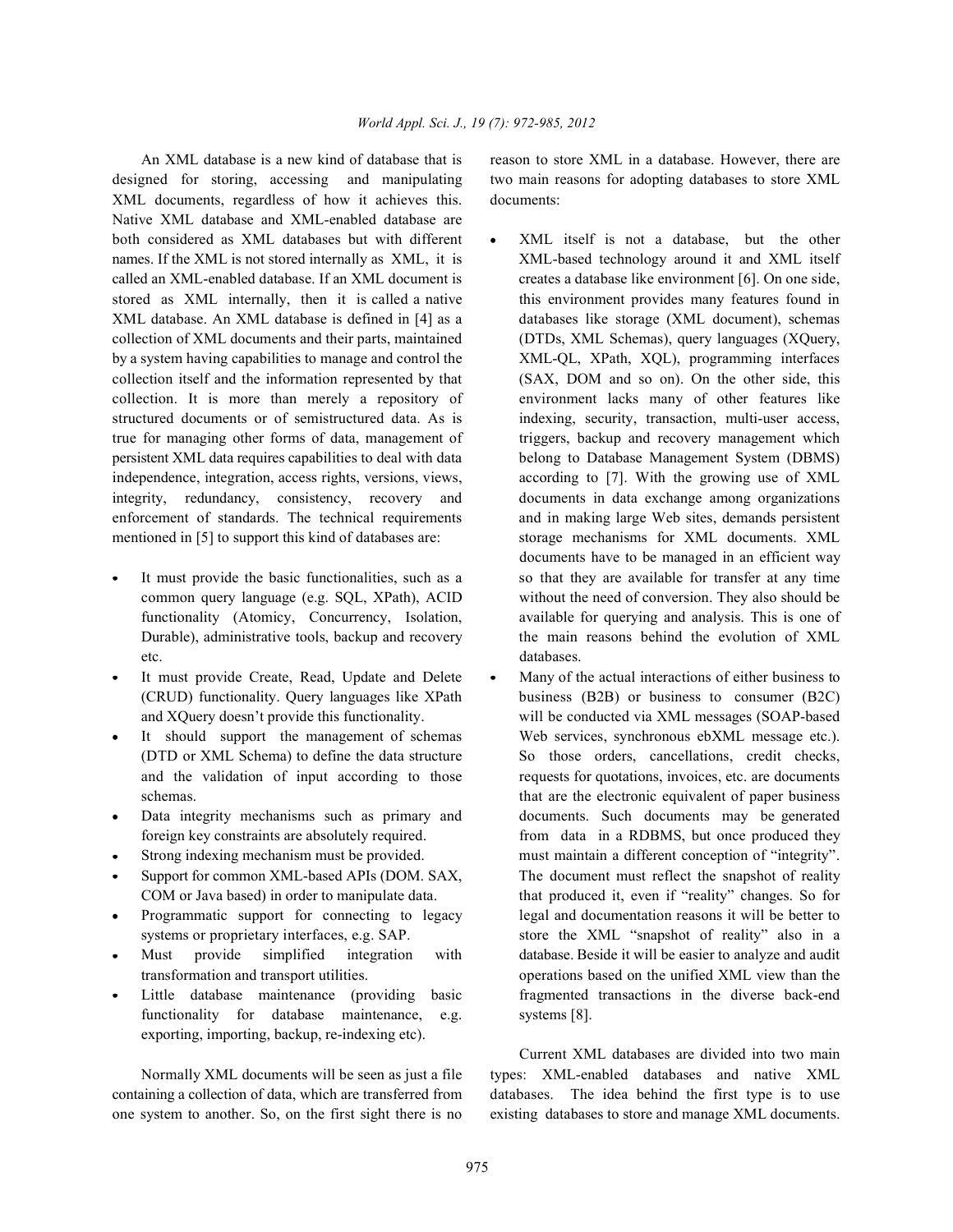provides several advantages even in this type XML will Oracle claims it was one of the first, if not the first, not be stored in its native form [9]. First, relational/object- relational database to incorporate XML support. relational or object-oriented databases are well known and Also, Oracle 10g offers a number of solutions to manage are in the database industry for quite a long time. Second, XML data. Moreover, Oracle relational features are users are familiar with these databases and with their familiar, which helps in understanding the database in performance. Thirdly, the traditional databases are shorter time. All these reasons compelled us to choose considered a safe choice by the corporate and they Oracle 10g for this article. Oracle 10g is a complete hesitate to switch to new technology suddenly. database management system developed especially for Relational databases were among the first that wanted to handling the relational data. The growing use of XML led disclose their data as XML. Storing and managing XML Oracle to introduce a new technology to accommodate documents in relational databases needs mapping the XML data into its database management system. This hierarchical, tree-type structures to relational structure. new technology is known as Oracle XML DB. Oracle Therefore the first effort was directed towards enabling or XML DB is a set of storage and retrieval technology extending the capabilities of these databases to designed especially to handle XML. Oracle XML DB fully incorporate XML. This effort gave birth to the so-called absorbs the W3C XML data model into an Oracle 10g "XML-enabled databases". Storing and managing XML database and provides new access methods for natively is adopted by the second type, the XML navigating and querying XML [12]. The main idea behind community initiated this effort and thus developed the this technology is to process XML and at the same time so-called "native XML databases". A native XML provide SQL access to the same data. Oracle XML DB is database is often considered as a database being built not a separate XML database management system. It is from scratch for the specific purpose of storing and just a layer on the top of Oracle 10g database. The main querying XML documents. In such databases, the features of Oracle XML DB are listed below that let us use mapping between XML and the database is not required it in our comparative study: since it stores XML as it is.

**Approach of Investigating the Performance of XML** XMLType data type. This is a predefined object **Database System:** Since there are two types of XML type that can store an XML document. Like any database system to store and manage XML documents, object type, XMLType can be used as the data there is a need to compare the query processing efficiency type of a column in a table or view. The latter of the two DBMS in order to judge about their future usage is significant because it allows any data, chances. To meet this need, one database management relational or XML, to be viewed as a "virtual" XML system from each group is selected and then its query document. processing efficiency is compared against that of the • Provide support for forthcoming ISO SQLX standard other one within a detailed benchmark tests. Two extensions to SQL for constructing XML in SQL well-known commercial database systems: Oracle 10g including the operators XMLElement(), release 1 from Oracle Corporation and Tamino XML XMLAttributes(), XMLForest(), XMLAgg() and Server 4.1.4.1 from Software AG systems are chosen to XMLConcat(). represent each group. A standard benchmark XMark is • Full W3C XML Schema 1.0, XPath 1.0, XSLT 1.0 and used to provide a better representative performance DOM Core support for native XMLType data type evaluation between the two XML database systems. implemented deep inside the engine and exposed to The XML DB chosen for experimentation in this paper are SQL, PL/SQL and Java API's. Users can augment Oracle 10g release1 [10] to study XML enabled databases built-in processing of XML documents with stored and Tamino XML Server 4.1.4.1 [11] to study the native procedures, functions and triggers as for any other XML databases. The focus of this section is to describe types and tables. the two database systems that were chosen to benchmark  $\bullet$  Automatic object-relational storage for XML and outline the reasons why they were chosen. In general, documents based on XML schema, with optional the main criteria on selecting such commercial database fine-tuning of the mapping via schema Annotations systems is the popularity of these systems, since the (already supported in XML Spy 4.3 tool). Includes customer can rely on a familiar vendor, its technology, optional support for full DOM fidelity and mixed licensing and support. The content storage.

Using existing databases and their products to store XML **Oracle 10g Release 1:** Oracle 10g was chosen because

- One of the main features of Oracle XML DB is the
- 
- 
-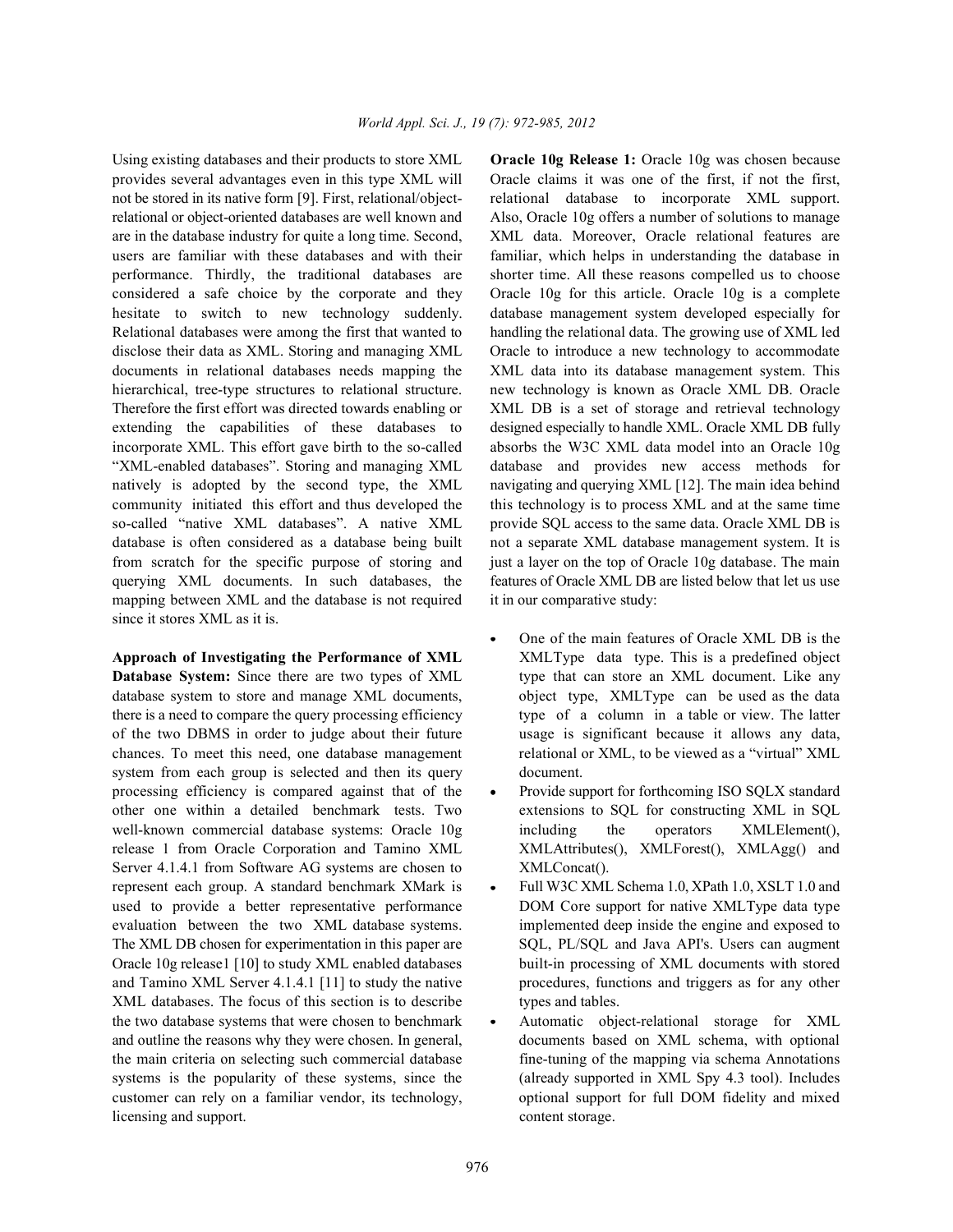ability to rewrite a subset of XPath expressions to documents. use underlying object-relational indices and full-text • Services for accessing external databases and

With regards to ORACLE XML DB Queries; applications) in one place. Standard SQL has been modified to support XPath • Many APIs and development tools, a number of queries. Functions such as existsNode(), extract(), services supporting J2EE and. NET, enabling extractValue() and XMLSequence() have been added developers to quickly create applications, solutions which support XPath expressions to search the XML or products around Tamino. document. Other functions such as  $getClobVal()$ , • Multi-platform availability (Windows, Solaris, Unix, getStringVal() and getNumberVal() helps to extract CLOB, Linux) for usage in smaller applications, as well as in String, Number from an XML Fragment [13]. Some of enterprise-scale applications. these functions will be used through the experiments. Tamino provide a Web based interface for

leader in the XML DB market, as it is the first vendor to systems. If an incoming XML document has another market a native XML database. A recent study conducted encoding like ISO-8859-1, Tamino converts it to by the IDC showed that Software AG's Tamino XML unicode before storing. Analogously, a user can Server currently held 47.5 percent of the XML DBMS specify the encoding when retrieving data. market in 2001 [14]. The remaining market is shared by rest • There are some new features introduced in Tamino of the vendors. Once the decision was made to use a XML Server. They are Tamino X-Node and Tamino native XML DBMS in this paper, the decision to use X-Tension. Tamino X-Node provides access to Tamino XML Server usually follows quite easily. Software external relational database as well as to Software AG is the most experienced vendor in the field, with a host AG's Adabas. Tamino X-Tension provides a of independent product endorsements and awards and mapping function that may be required for accessing the capability to deliver the services that turn the external data sources. technology into business success around the world. Listed below, some ideas realized in Tamino XML DB and To retrieve the data from the database. Tamino uses considered as useful features [11]: the query language X-Query the query language of

- 
- 
- 
- 
- SOL extensions for XPath-based extract(), First commercial W3C XOuery implementation allows extractValue(), existsNode() and updateXML() users to query for content and to compose operators for manipulating documents, including the documents on the fly, with output from many
- indices for maximum performance. applications help to consolidate data from various sources (including external databases and
	-
	-
	- administration gives flexibility in a great extend.
- **Tamino XML Server 4.1.4.1:** Tamino XML Server is the  $\bullet$  Tamino supports UTF-8 and UTF-16 encoding
	-

High-performance and native XML storage to is developed by the Software AG itself and still under keep electronic documents stored in Tamino intact improvement. X-Query is not related to XQuery, the query for the long-term use of transient business language of the W3C. It is based on XPath specification documents.  $\qquad \qquad$  of the W3C, but has extended XPath to make it possible Storage of all types of data, Tamino XML Server to perform content-based retrieval. Tamino also allows accepts well-formed XML documents and any other user-defined function to be added to the query through type of non-XML data for storage, including office a feature called X-Tension. One of the drawbacks of documents, audio, video, PDF files, etc. There is no X-Query appears while querying the results of the joins. need to create schemas before content can be stored. Querying the results of the joins can be done using Open standards support (HTTP, XML, XQuery, variables. So the join could be executed by two XPath, XML Schema, Namespaces ...) to provide successive queries. The first is used to store results like maximum flexibility in application design and to avoid ID's or general values of elements and attributes and the vendor lock-in. Second could query a semi-join construct, specified by vendor lock-in. Backup, replication and clustering support features the variable. But, the problem here, variables are not to serve enterprise-level high-availability, reliability, supported, by Tamino X-Query. When a query is sent to transactionality, security and performance. a Tamino database, first it transforms it into unicode, Tamino and a successor of XQL query language. X-Query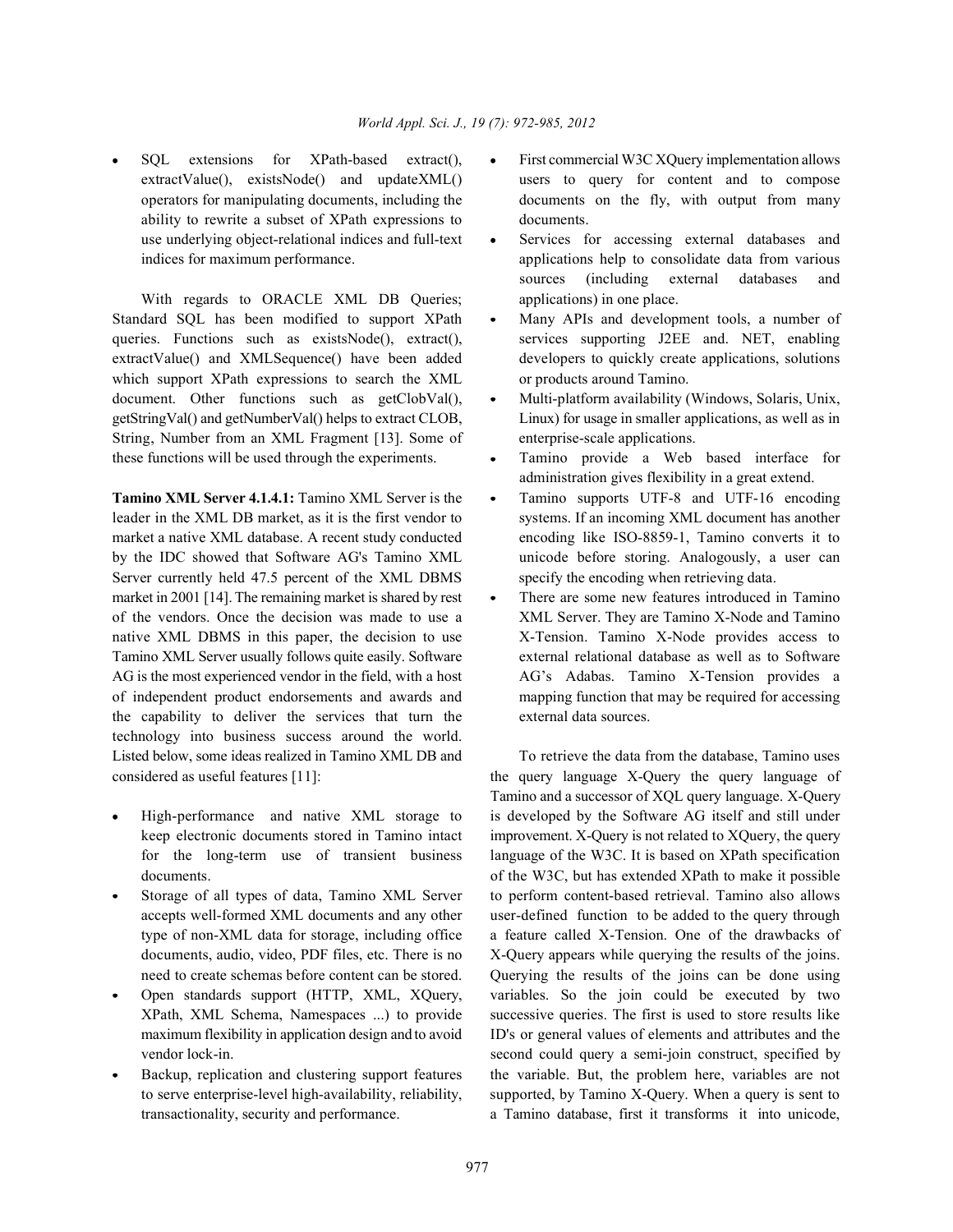| Document                  | Single-Doc                                                                                                        |  |
|---------------------------|-------------------------------------------------------------------------------------------------------------------|--|
| <b>Oueries</b>            | 20 XQuery Comprehensive queries                                                                                   |  |
| User                      | Single-user                                                                                                       |  |
| Database Type             | <b>Auction Site</b>                                                                                               |  |
| Update                    | No                                                                                                                |  |
| Bulkload                  | No                                                                                                                |  |
| Metric                    | Time                                                                                                              |  |
| Generator                 | Xmlgen                                                                                                            |  |
| Text used from            | Shakespeare's Plays                                                                                               |  |
| <b>XML</b> document Class | Generally it is a data centric document but with some elements makes up the document centric side of the document |  |

|  |  |  |  | Table 1: XMark benchmark specification |
|--|--|--|--|----------------------------------------|
|--|--|--|--|----------------------------------------|

parses it and checks for syntactical correctness. In the  $\bullet$  XMark attempts to cover the major aspects of XML following optimization step, it can match the query against query processing ranging from small to large the associated schema definition. It then selects the document and from textual queries to data analysis appropriate index for the evaluation of the query; selects and ad hoc queries [15]. the documents with the use of the index and remaining • XMark provides a data generation tool that allows for parts of the query are evaluated on the result. The result efficient generation of XML documents of different of a query in Tamino is a well-formed XML document. sizes ranging from small to very large. The data The query is normally sent as an http request, i.e. it generation tool is available on the benchmark's requires that a Web server is running on the same homepage: http:// monetdb.cwi.nl/xml/ machine where the Tamino database server is installed. downloads.html. It is written in C, so it can be

Benchmark" is a well-known benchmark for XML data rely on supplied random number generators (RNG) management and has been developed at the CWI, which but instead comes with its own RNG routine. is the Research Institute for Mathematics and Computer • XMark offers 20 queries; each query is intended to Science in the Netherlands. XMark is a single-user, challenge a particular aspect of the query processor. single-document benchmark. It consists of a scalable The queries are available for download, too, but they document database modelling an Internet auction website are ready to use if the tested system is already and a concise and comprehensive set of XQuery queries capable of executing XQuery code. which covers the major aspects of XML query • The XMark generated documents are modeled after processing. Although most XML database systems a database as deployed by an Internet auction site, a consists of various logical layers and may be physically typical e-commerce application. distributed over a network, Xmark abstract from these • XMark is quite easy to understand for users who are system engineering issues. It only concentrates on the acquainted with the matter. query processor and its interaction with the data store. • XMark used for benchmarking on several researches. Thus, it doesn't take into account the network overhead Recently, it has been used to benchmark Monet XML and communication costs. XMak bencmark specification which is a research developed at the CWI and the is summarized on the Table 1. The main sources of project's homepage: http://monetdb.cwi.nl/ information on the benchmark were the publications by its Home/index.html. authors [14-17] and the project's homepage: http:// monetdb.cwi.nl/xml/. The contraction of the challenge and features on the challenge and features on the challenge and features

reasons: database and a comprehensive set of queries [14].

A complete benchmark framework was already **EXPERIMENTAL RESULTS AND DISCUSSION** available for free download. The XMark team provided software for generating the XML data and An experimental study on the query processing

- 
- **Xmark Benchmark:** XMark [14] stands for "XML compiler. To make it platform-independent it does not compiled and used on every system with a C
	-
	-
	-
	-

It was decided to use XMark for benchmarking in a tool kit for evaluating the retrieval performance of XML this paper and this decision was based on several stores and query processors: a scalable document

the benchmark's queries but no software to measure efficiency of an XML-enabled database system and a the time per operation was provided. native XML database system on a selected set of XMark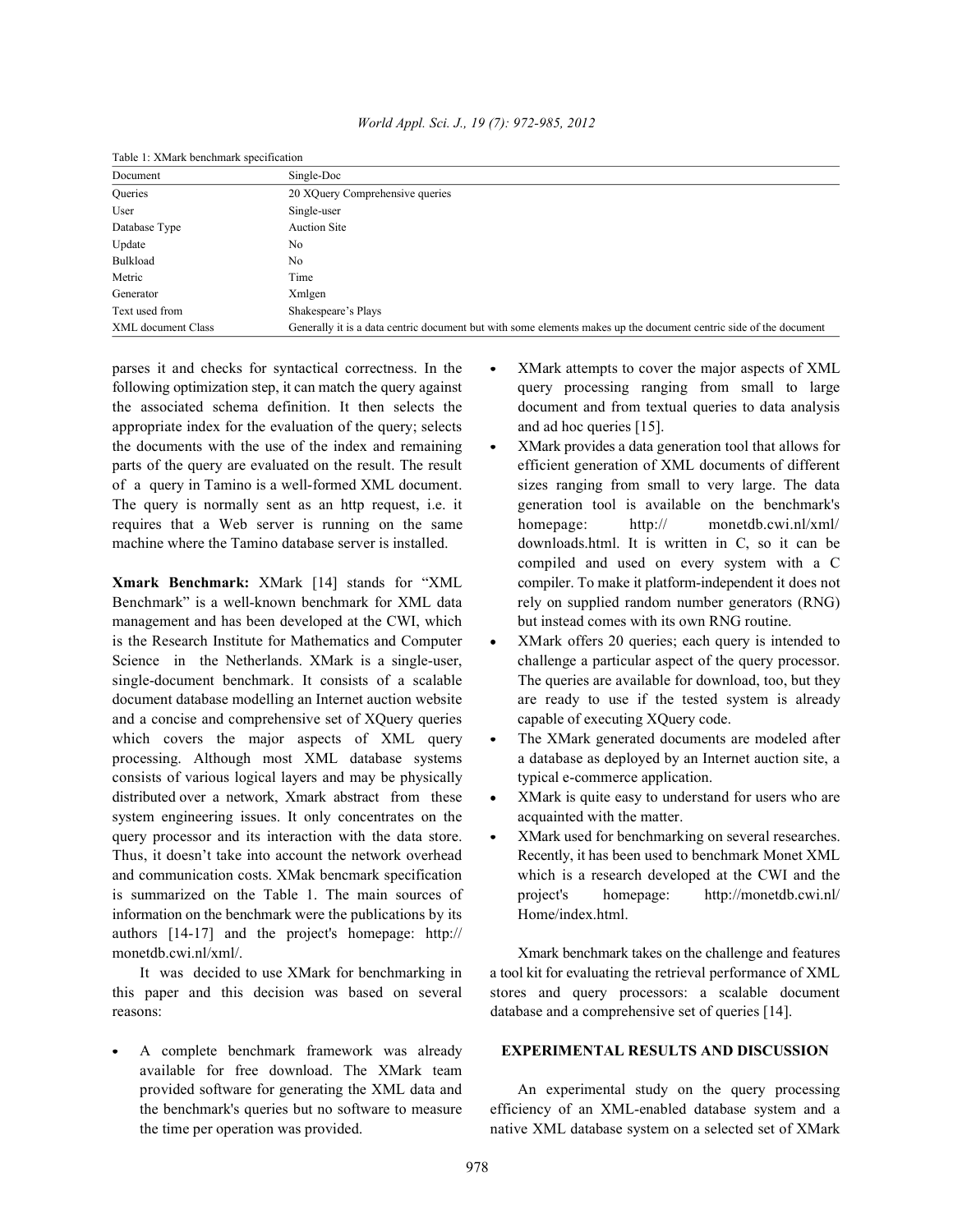The experiments are conducted on two XML database benchmark testing is shown below in Fig. 1. The systems: Oracle and Tamino using interfaces based on experiments methodology section will explain all the steps JDBC and HTTP with the help of XMark benchmark. shown in the figure below. The evaluation criteria used for the experiments is the The experiment methodology passes through the query execution time. All the details about experiments: following steps: environment, architecture, methodology and challenges will be covered in this section. At the end of this section,  $\bullet$  Generating the XML test documents. the result of running a selected set of queries on both • Preparing both XML DB. XML database systems will be discussed. Generally • Loading XML documents into both XML DB. speaking the native XML database system performed • Preparing the test queries for both XML DB. better. To provide representative benchmark testing • Measuring the query execution time for both XML results with two different XML database systems, all DB. benchmark tests are performed under the same conditions. All benchmark tests are performed with the same set of For the purpose of the experiments, a subset of XML documents and the same queries. For the benchmark queries from the selected benchmark will be chosen for testing, five different documents with different sizes were testing. The same queries used for both Oracle and generated. For each document size; a couple of document Tamino. The covered queries are:  $query#1$ ,  $query#2$ , copies are generated so it can be loaded with the two query#5, query#6 and query#8. The chosen queries are a different XML database systems. The same document part of XMark project. These queries were adopted to was loaded into each XML database system. Each query comply with XQuery specification [18]. It is obvious that was executed five times on each document. After getting different storage models will require different query the results, the maximum and the minimum result value are processing techniques. For example, if a relational/objectdropped and the mean average is calculated of the relational database is used to manage XML documents, remaining three values. This mean average represents the queries in XPath or XQuery need to be converted to SQL result of the query execution time on that document. queries, whose processing will be handled by the Furthermore all benchmark tests are executed on the same underlying database. For this reason all the benchmark machine using the same version of the Operating System queries will be translated to equivalent SQL queries to avoid fakes of test results caused by different involving the XML DB functions. (eg: XQuery to SQL) environmental settings. so it can be used with Oracle. To run the XMark queries

benchmark queries will be presented in this section. The proposed experiments architecture for the

- 
- 
- 
- 
- 



Fig. 1: The Proposed Experiments Architecture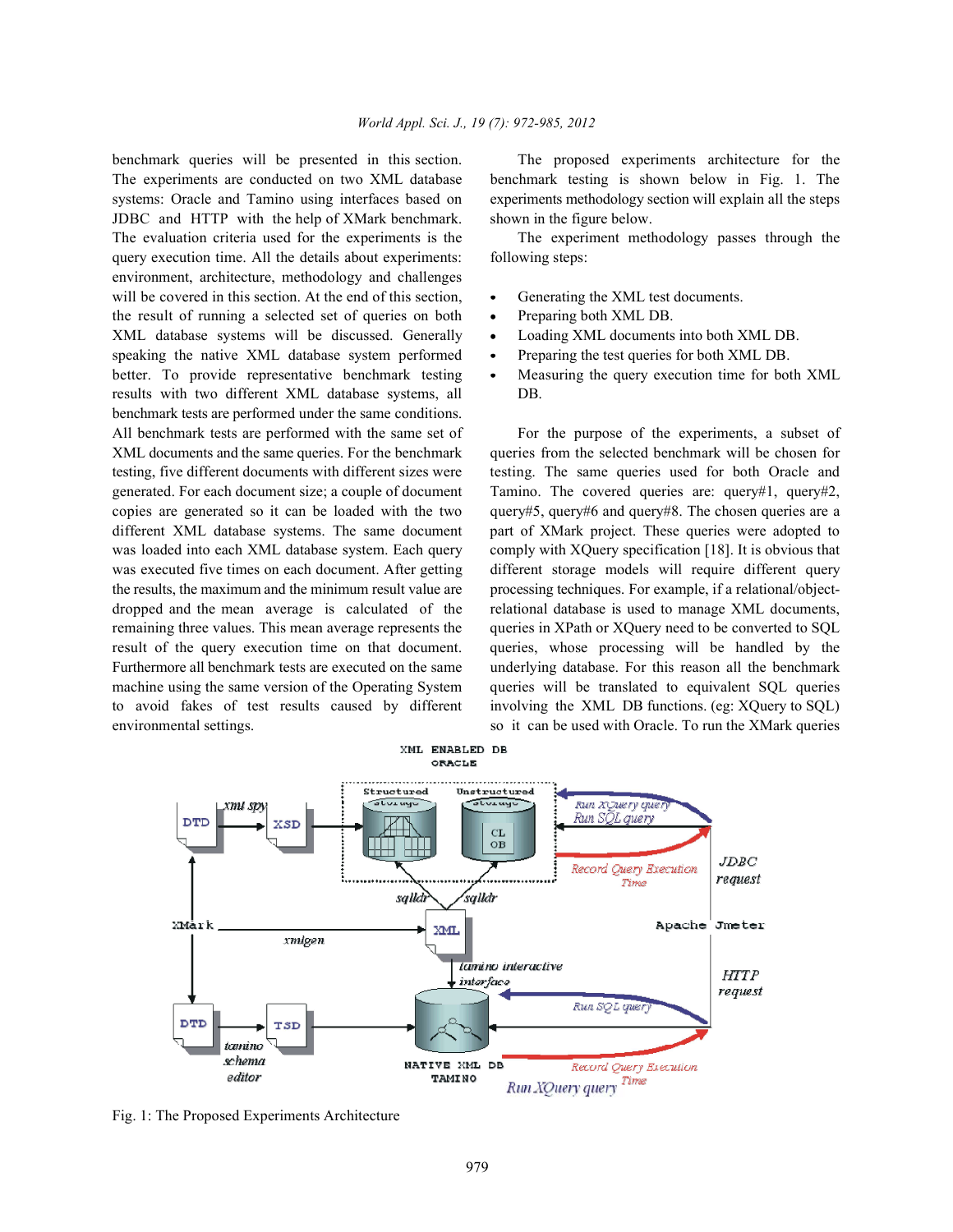using a select clause while in Tamino, the new XQuery XQuery to SQL manually. And with complicated (based on the up coming W3C recommendation) was used XQuery queries, it was really hard to make the for querying the stored XML document. The query is conversion to SOL queries. normally sent as an HTTP request via MS Internet • X-Query, the query language provided by Tamino, is Explorer 6.0 browser. Note that, retrieval speeds will not powerful enough. X-Query is not related to depend upon two important characteristics: *the structure* XQuery of the W3C. In particular, XPath, a *of the XML documents containing the data* and *the* component of X-Query, is not fully integrated. *nature of the query used to retrieve the data*. For example building join expressions with X-Query

Query execution time is difficult to achieve in a using the new XQuery based on the up comming representative way because each XML DB has a different W3C recommendation, since this limitation with mechanism to compute it. To assist in testing the query X-Query wasn't clear in the beginning, it consumed execution time of the different XML DB under various more time to realize and to switch to the new XQuery. types of loads, open source application called JMeter • Large XML documents with 100MB and 1GB sizes [19] from the Apache Software Foundation was used. couldn't be used in the experiments due of a loading Stefano Mazzocchi from the Apache Software Foundation failure while using SQL\*loader. developed JMeter as a Java desktop application designed • An evaluation version of Tamino was used through to load test functional behavior and measure performance. the experiments (Tamino considered an expensive It was originally designed for testing Web Applications product) and this version allows only to store up to but has since expanded to other test functions (FTP, Java, 20MB of data. SOAP/XML-RPC, JDBC). JMeter was used in these • In Oracle with structured/object-relational mapping experiments to analyze query performance for both XML storage, No annotation was provided with the DB. Schema, so default mapping was performed and in

**With Oracle XML DB- Sending JDBC Request:** Running that may or may not be optimal. Oracle queries for both storage approaches are Considerable time was spent in discovering the implemented using JDBC requests. Sending JDBC request namespace declarations required in the XML schema needs first to specify: document for registering into the system and the

- The right URL and the database: jdbc: racle: hin: loaded.
- 
- 
- 
- requests. Tamino service is bound to /tamino in the power. Microsoft IIS webserver running on localhost. <br>
• Communication costs can have a big effect on query

the experiments, some practical challenges and limitations benchmarks try to ignore these infrastructure issues were encountered like:  $\qquad \qquad \text{as} \qquad \text{much} \qquad \text{as} \qquad \text{possible} \qquad \text{and} \qquad \text{produce} \qquad \text{results}$ 

of performance parameters. implementation of the database.

- in Oracle, SOL queries was used in SOL-Plus environment The XMark queries were rewrote and converted from
- is only possible in a restricted way. For this reason, **Measuring the Query Execution Time for Both XML DB:** all the queries were rewritten for the second time
	-
	-
	- this case the system will make certain default choices
	- namespace declarations in the XML document to be
	- localhost:1521:orcl **There are very few benchmarks available for XML DB** The right driver class: oracle.jdbc.OracleDriver benchmarking and most of them require support of he right username/password: scott/\*\*\*\* XQuery which is not supported with relational/ object relational databases.
	- With Tamino XML DB- Sending HTTP request.  $\bullet$  Oracle XML DB uses SQL with XPath expression. unning Tamino queries are implemented using HTTP The query techniques have moderate expressive
- **Benchmark Testing Challenges and Limitations:** uring of a database. For this reason most database The hardware used for the experimentation was not protocols, whether they are HTTP, JDBC, or ODBC. adequate to run extensive tests and monitor a number These issues have something to do with the performance and may obscure the true performance independent of differences in communication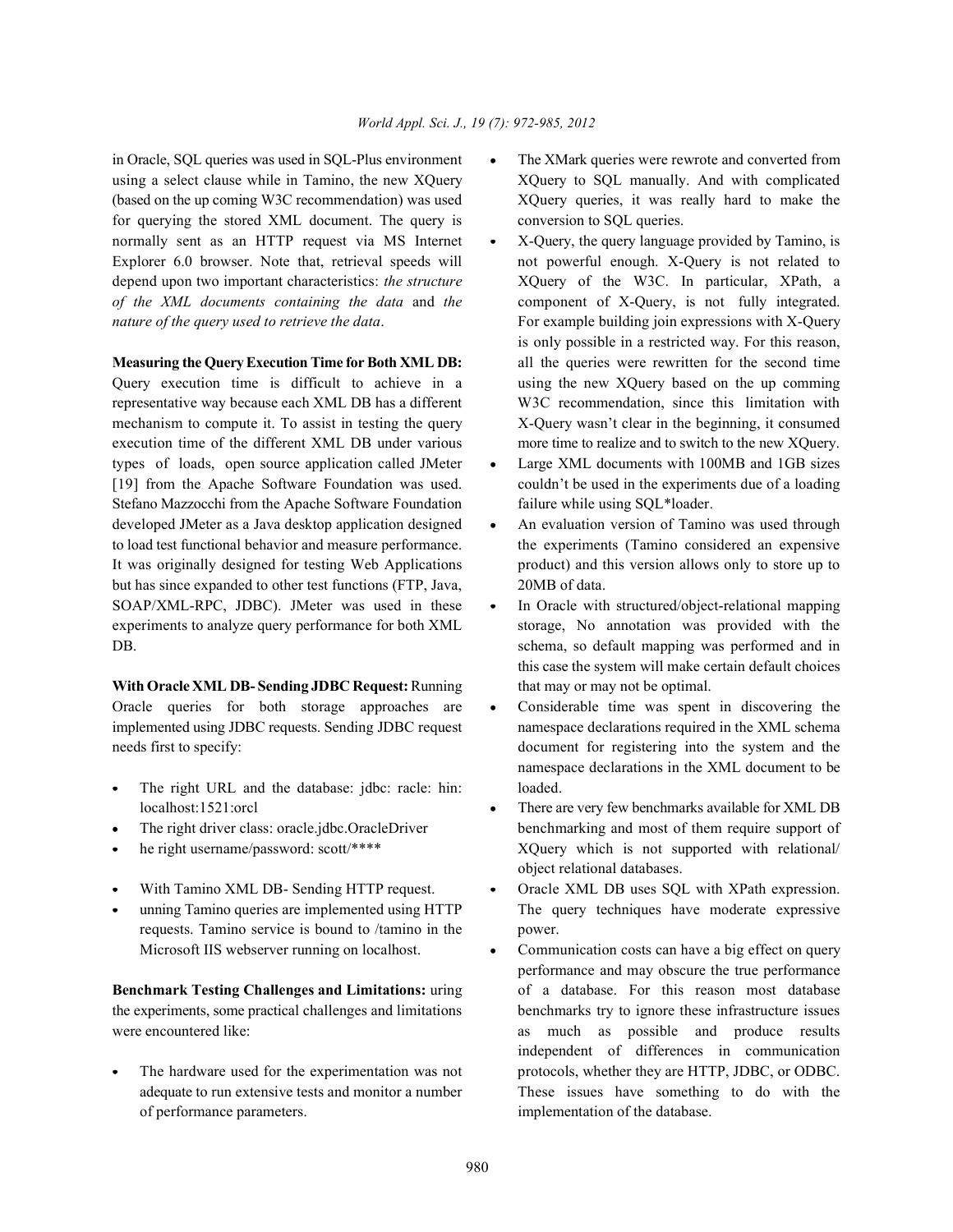## *World Appl. Sci. J., 19 (7): 972-985, 2012*



Fig. 2: Query execution times of different queries on an XML document with size=100KB



Fig. 3: Query execution times of different queries on an XML document with size=500KB



Fig. 4: Query execution times of different queries on an XML document with size=1MB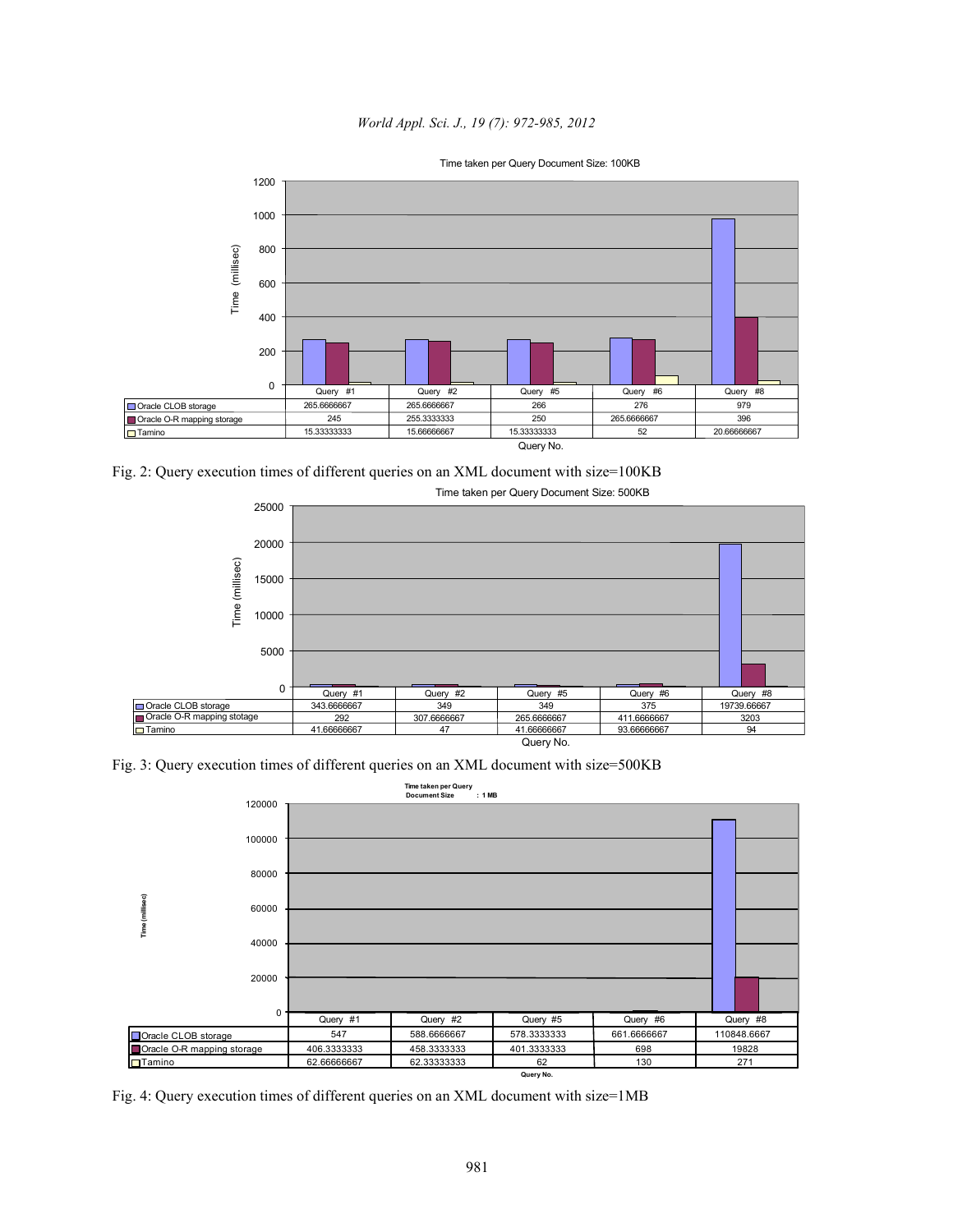*World Appl. Sci. J., 19 (7): 972-985, 2012*



Fig. 5: Query execution times of different queries on an XML document with size=5MB



Fig. 6: Query execution times of different queries on an XML document with size=10MB

Table 2: A summary of the main observations on the query complexity view

| Size  | Tamnio vs. Oracle CLOB                                       | Tamnio vs. Oracle O-R mapping      | Oracle CLOB vs. Oracle O-R mapping                              |  |  |
|-------|--------------------------------------------------------------|------------------------------------|-----------------------------------------------------------------|--|--|
|       | 100KB Tamino outperforms Oracle                              | Tamino outperforms Oracle O-R      | Both Oracle storages have almost a similar performance for all  |  |  |
|       | CLOB by a factor of 20.8 times.                              | mapping by a factor of 14.5 times. | queries except query#8, Oracle CLOB performs poorly in query#8. |  |  |
| 500KB | Tamino outperforms Oracle                                    | Tamino outperforms Oracle O-R      |                                                                 |  |  |
|       | CLOB by a factor of 47.6 times.                              | mapping by a factor of 11.6 times. |                                                                 |  |  |
| 1MB   | Tamino outperforms Oracle                                    | Tamino outperforms Oracle O-R      |                                                                 |  |  |
|       | CLOB by a factor of 88.3 times.                              | mapping by factor of 19.7 times.   |                                                                 |  |  |
| 5MB   | Tamino outperforms Oracle                                    | Tamino outperforms Oracle O-R      | Both Oracle storages have almost a similar performance for      |  |  |
|       | CLOB by a factor of 22.6 times                               | mapping by a factor of 16.4 times  | only query#1 and query#2.                                       |  |  |
|       | after excluding query#2 and query#8.                         | after excluding query#2.           |                                                                 |  |  |
|       | Both Oracle storage approaches outperform Tamino in query#2  |                                    |                                                                 |  |  |
| 10MB  | Tamino outperforms Oracle                                    | Tamino outperforms Oracle O-R      | Both Oracle storages have almost a similar performance for all  |  |  |
|       | CLOB by a factor of 22.5 times                               | mapping by a factor of 20.5 times  | queries except query#5 and query#8.                             |  |  |
|       | after excluding query#2 and query#8.                         | excluding query#2.                 |                                                                 |  |  |
|       | Both Oracle storage approaches outperform Tamino in query#2. |                                    |                                                                 |  |  |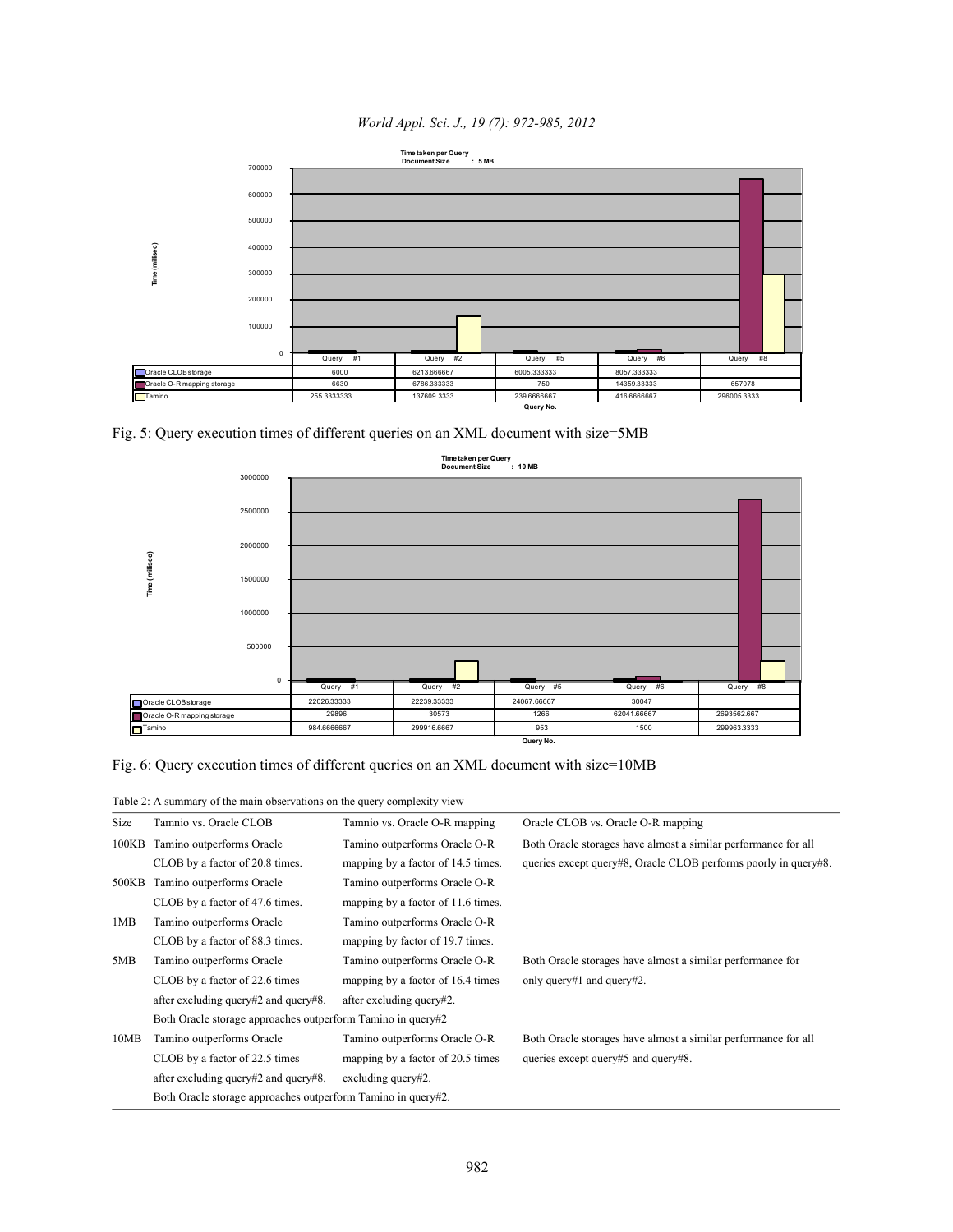**Benchmark Testing Results:** This section presents the and 19.7 times for Oracle with structured/object-<br>results of executing the chosen queries on the chosen relational mapping storage. By average it results of executing the chosen queries on the chosen databases. Following the results there is a summary of the outperforms Oracle with a factor of 54 times. Note main observations of the benchmark testing results. that, both Oracle storage approaches show average Charts and graphs from Fig. 2 to Fig. 6) are used performance while executing query#1, query#2, throughout this section to aid the reader. The results query#5 and query#6. Tamino outperforms both are presented from point of view: the query complexity. Oracle storage approaches in this set of queries by On the query complexity view, the charts show how the factor of 7.2 times. query type affects the query execution time.  $\bullet$  Both Oracle storage approaches have an average and

a list of the main observations is displayed below, In query#8, both storage approaches yield a bad followed by a summary of them on Table 2: performance although Oracle with structured/object-

## For XML Document with Size=100KB Shown in Fig. 2: comparing to Oracle with unstructured/CLOB

- In general, Tamino outperforms both Oracle storage unstructured/CLOB storage by a factor of 20.8 times
- 

- Oracle with unstructured/CLOB storage by a factor of times in query#2. after executing query#8. Tamino outperforms both the given configuration and system software). Oracle storage approaches with a factor of 6.5 times
- In general, the performance of both Oracle storage

unstructured/CLOB storage by a factor of 88.3 times factor of 21.5 times.

Based on the results obtained from the above charts, similar performance for all queries except query#8. relational mapping storage shows better performance storage.

## approaches in all queries. It outperforms Oracle with **For XML Document with Size=5MB Shown in Fig. 5:**

- and 14.5 times for Oracle with structured/object- Tamino outperforms both Oracle storage approaches relational mapping storage. By average it in all queries except query#2. It outperforms Oracle outperforms Oracle with a factor of 17.7 times. with unstructured/CLOB storage by a factor of 22.6 The result shows that the performance of both Oracle times (after excluding query#2 and query#8) and 16.4 storage approaches was similar for all queries except times for Oracle with structured/object-relational query#8. Oracle with unstructured/CLOB storage mapping storage (after excluding query#2). By performs poorly in query#8 (chasing references average it outperforms Oracle with a factor of 19.5 query). times. Tamino performs poorly in query#2 comparing **For XML Document with Size=500KB Shown in Fig. 3:** execution time for query#2 in Tamino is the first one Tamino yields the best performance. It outperforms storage approaches outperform Tamino by factor 21.2 to both Oracle storage approaches. The query to provide surprises in the experiments. Both Oracle
	- 47.6 times and 11.6 times for Oracle with The performance of both Oracle storage approaches structured/object-relational mapping storage. By was similar for query#1 and query#2. Oracle with average it outperforms Oracle with a factor of 29.6 unstructured/CLOB outperform Oracle with times. Note that, Both Oracle storage approaches structured/object-relational mapping in query#6. show acceptable executing time for query#1, query But it has poor performance in query#5 and has no #2, query #5 and query #6, but it is getting quite high results in query#8. (Query#8 could not be run with

## (after excluding query#8). **For XML Document with Size=10MB Shown in Fig. 6:**

approaches was similar for all queries except  $\bullet$  Tamino shows interesting results, it was the slowest query#8. Oracle with unstructured/CLOB storage to execute query#2, but it executes other queries performs poorly in query#8. relatively faster than both Oracle storage approaches. **For XML Document with Size=1MB Shown in Fig. 4:** storage by a factor of 22.5 times (excluding query#2) Tamino outperforms both Oracle storage approaches Oracle with structured/object-relational mapping in all queries. In general, it outperforms Oracle with storage. By average it outperforms Oracle with a It outperforms Oracle with unstructured/CLOB and query#8) and 20.5 times (excluding query#2) for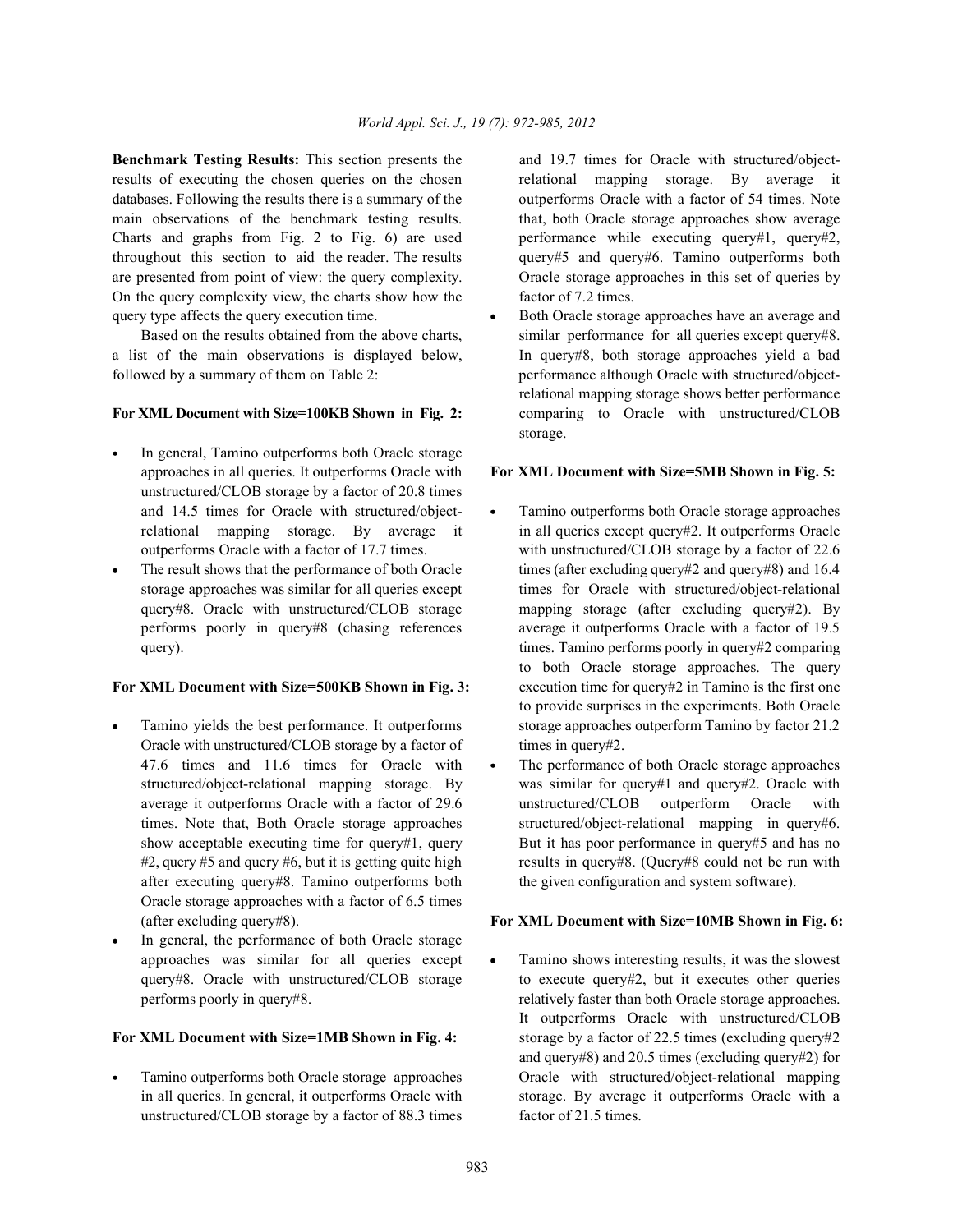storage in query#5. (Query#8 could not be run with XML documents are required. the given configuration and system software).

# **CONCLUSION AND RECOMMENDED**

storage options to store XML data in databases, each Limitations and Opportunities, in: Proceedings of the having its own merits and demerits. XML data can be stored in XML-enabled relational databases and native Bases Conference (VLDB'99), Edinburgh, Scotland, XML databases. XML-enabled relational databases use September 7-10, 1999, 302-314. two approaches for storing XML, shredding it into 2. Chamberlin, D., 2003. Influences on the Design of relational/object-relational tables and by keeping it as a XQuery, In: H. Katz, D. Chamberlin, D. Draper, M. whole in a single column of the relational table that has Fernandez, M. Kay, J. Robie, *et al.*, XQuery from the CLOB/BLOB or VARCHAR data type. On the other hand, Experts: A Guide to the W3C XML Query Language, native XML databases store and manage XML data in Boston: Addison-Wesley, viewed 13 May 2006, from its native form. None of the three options represents http://www-128.ibm.com/ developerworks/ xml/ the single best choice for handling XML documents. library/x-xqbook.html. The provision of different storage options provides the 3. Bray, T., J. Paoli and C.M. Sperberg-McQueen, 1998. developer and the designer with a possibility to choose Extensible Markup Language (XML) 1.0, W3C the suitable storage option depending on the structure Recommendation, 10 February 1998, viewed 10 and the size of the XML documents that needs to be August 2005, from http://www.w3.org/TR/1998/RECstored and the type of queries that should be managed by xml-19980210. the XML DB. (a) the XML DB. (a)  $\sim$  4. Salminen, A. and F.W. Tompa, 2001. Requirements

use either XML-enabled relational databases or native Proceedings of the 1<sup>st</sup> ACM Symposium on XML databases, depending upon the needs of your Document Engineering (DocEng 2001), New York, particular XML applications. XML-enabled relational NY: ACM Press, pp: 85-94. databases are generally ahead of native XML databases 5. Fohn, R., 2002. XML Database Systems, Powerware in regards to data integrity, query capability, concurrency Informatik, April 2002, viewed 10 January 2006, from and transaction control, standardization and http://www.powerware.ch/ doc/XMLDatabases.pdf. administration. While native XML databases have 6. Bourret, R., 2005b. XML and Databases, Working matured a great deal in the past few years, these areas are Paper, viewed 13 May 2005, from http:// still in need of improvement. On the other hand, native www.rpbourret.com/xml/XMLAndDatabases.htm, XML databases offer better performance and flexibility Last updated September, 2005. especially when dealing with large XML documents. 7. Rob, P. and C. Coronel, 2000. Database Systems: While neither of the XML-enabled relational databases Design, Implementation and Management,  $4<sup>th</sup>$  ed., two approaches works well at all; but, most business Cambridge: Thompson Learning. applications do not deal with XML data alone. They have 8. Champion, M., 2001. Storing XML in Databases, eAI existing relational data and also continue to produce Journal, October 2001, viewed 05 May 2006, from relational data and native XML databases still need http://www.eaijournal.com/PDF/ Storing XML more time to become a comparable alternative to relational Champion.pdf.

The performance of both Oracle storage approaches databases. Through this paper, we notice that XMark is was almost similar although Oracle with relatively a simple benchmark and doesn't test data insert, unstructured/CLOB storage performs slight better update and delete operations. So, future research will look than Oracle with structured/object-relational mapping into using other benchmarks that allow comparing the storage in query#1, query#2 and query#6. While performance of both XML DB types using data insert, Oracle with structured/object-relational mapping update and delete operations. Also, more experiments storage outperform Oracle with unstructured/CLOB with different kinds of document-centric and data-centric

## **REFERENCES**

- **FUTURE WORKS** 1. Shanmugasundaram, J., K. Tufte, G. He, C. Zhang, In this paper, it was shown that there are different Databases for Querying XML Documents: D. DeWitt and J. Naughton, 1999. Relational 25<sup>th</sup> International Conference on Very Large Data
	-
	-
- We have discovered that there are good reasons to for XML document database systems, in:
	-
	-
	-
	-